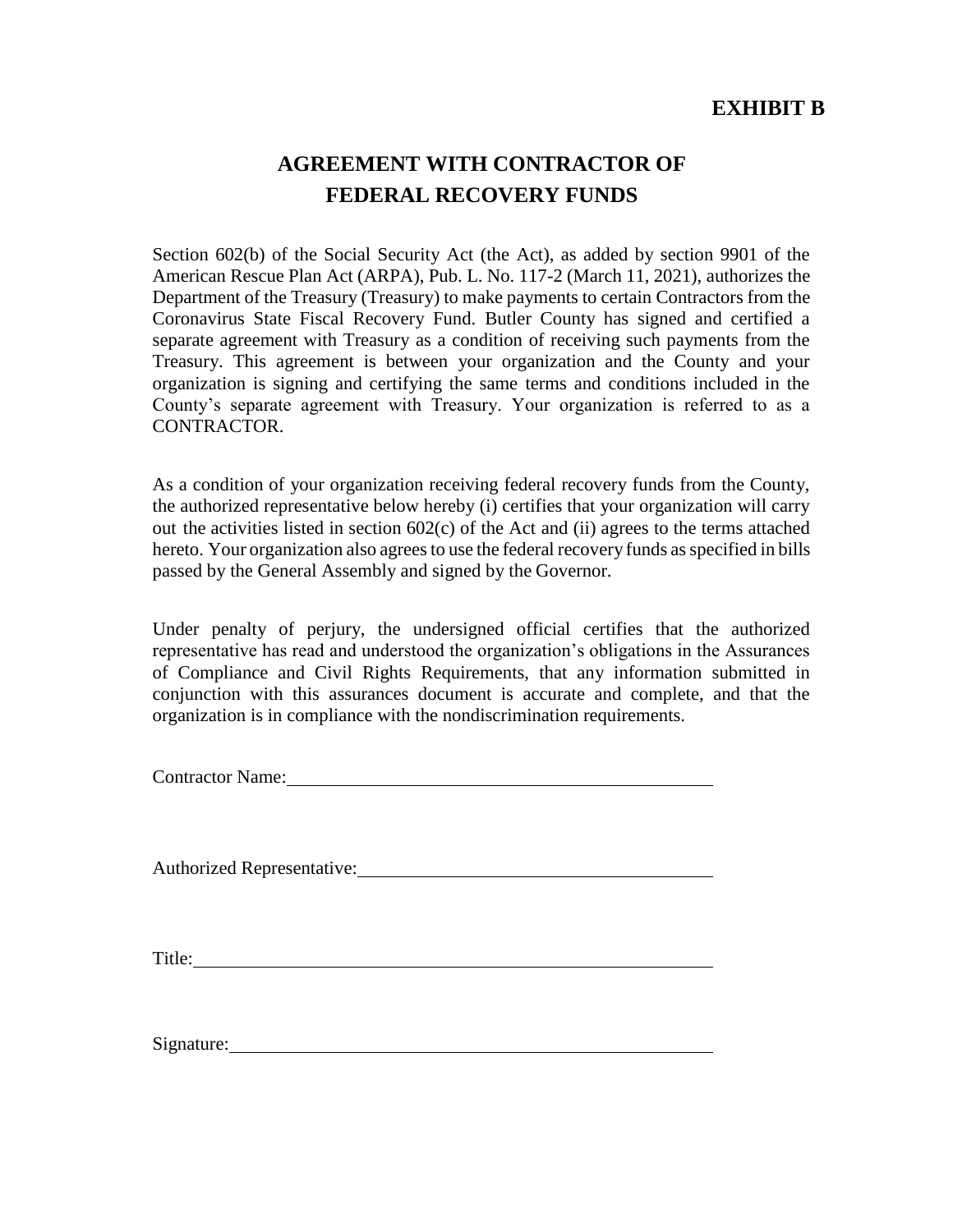### **EXHIBIT B**

#### **CONTRACTOR'S RESPONSIBILITIES TO BUTLER COUNTY**

1. CONTRACTOR acknowledges that it will fulfill all of the services as outlined in Exhibit A in accordance with the terms of this agreement.

#### 2. Use of Funds

- a. CONTRACTOR acknowledges that by entering into this contract it is assuming responsibility for the proper expenditure of the federal funds being provided by the County.
- b. CONTRACTOR acknowledges this Reward is not for research and development.
- c. CONTRACTOR understands and agrees that the funds disbursed under this award may only be used in compliance with section 602(c) of the Social Security Act (the Act) and Treasury's regulations implementing that section and guidance as well as all other pertinent State and Federal laws and regulations.
- d. CONTRACTOR will determine prior to engaging in any project using this assistance that it has the institutional, managerial, and financial capability to ensure proper planning, management, and completion of such project.
- e. CONTRACTOR will exercise normal stewardship in overseeing the project activities performed under this award. Stewardship activities include, but are not limited to, conducting site visits; reviewing performance and financial reports; providing technical assistance and/or temporary intervention in unusual circumstances to correct deficiencies which develop during the project; assuring compliance with award terms and conditions; and reviewing technical performance after project completion to assure that the award objectives have been accomplished.
- f. CONTRACTOR acknowledges that, as set forth in Treasury's implementing regulations, CONTRACTOR may use award funds to cover eligible costs incurred during the period that begins on effective date of Agreement, and ends on September 30, 2026.
- g. CONTRACTOR, in addition to any other federal law or regulation, agrees not to expend money received pursuant to this subgrant on anything other than an allowable expense. An allowable expense is:
	- i. Reasonable and necessary;
	- ii. Allocable to the award;
	- iii. Not disallowed under the terms of the award, the applicable cost regulation, or the governing program or program legislation;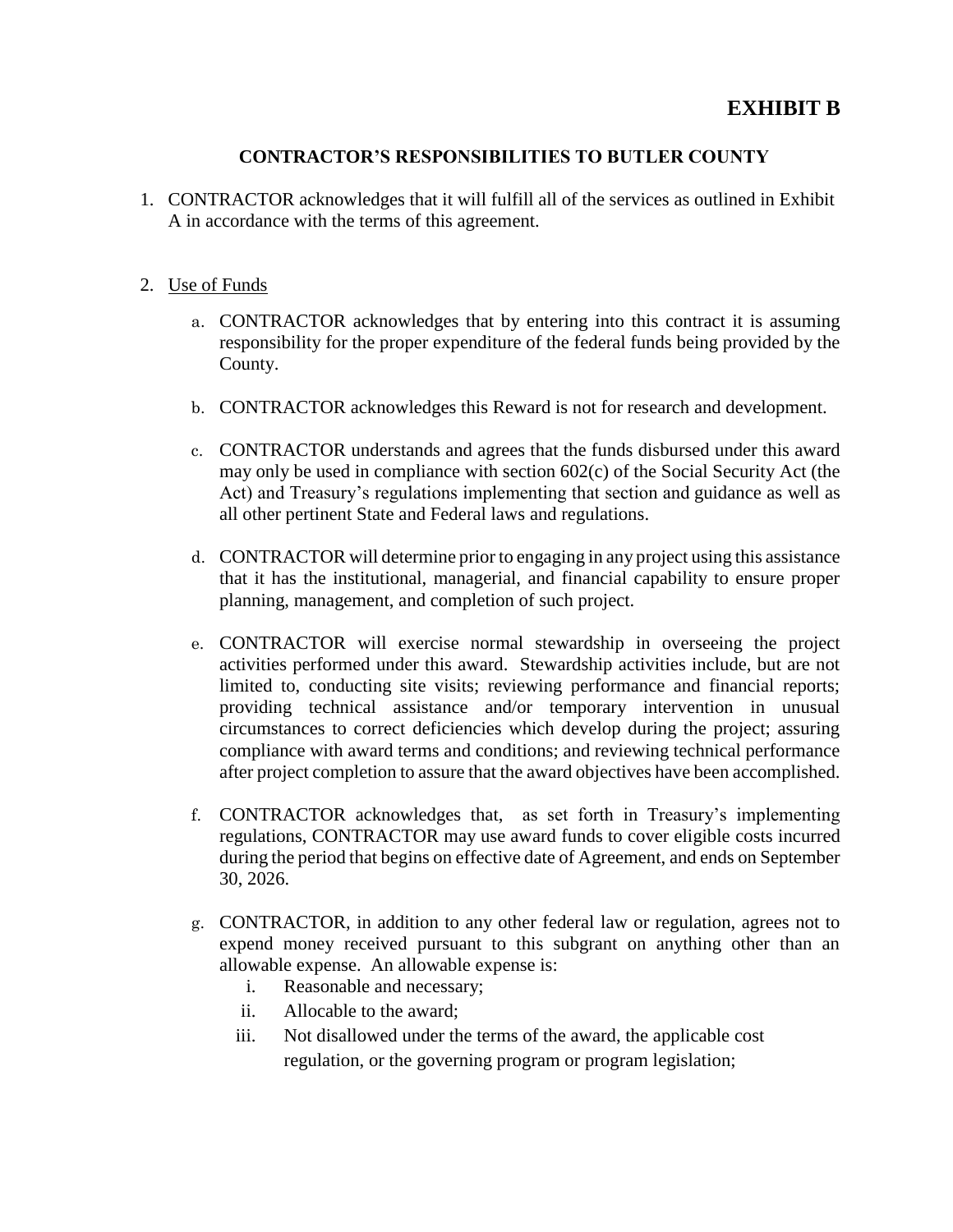- iv. Accorded consistent treatment within the CONTRACTOR's accounting practices;
- v. Treated in accordance with generally accepted accounting procedures;
- vi. Not used to meet cost-sharing or matching requirements unless its application for that purpose is in accordance with the applicable rules;
- vii. Reflects the net of all applicable credits;
- viii. Approved if their incurrence required the agency's prior approval (See 2 C.F.R. Pt. 200, Subpt. E and 2 C.F.C. §200.407(a) to (g);
- ix. Adequately documented; and
- x. Actually incurred.
- h. CONTRACTOR agrees that if a question arises about the allowability of any expenditure pursuant to this subgrant, either by the CONTRACTOR or an entity with which the CONTRACTOR has contracted with pursuant to this subgrant, prior to expending any such funds CONTRACTOR will consult with the County and if necessary the appropriate federal agency for a determination on the allowability of such expenditure.
- i. CONTRACTOR agrees that the funds provided by the County pursuant to this subgrant award will be used exclusively toward the goals as set forth in this contract. CONTRACTOR further agrees to keep such funds separate from other funds in the possession of the CONTRACTOR.
- j. Pre-award Costs. Pre-award costs, as defined in 2 C.F.R. § 200.458, may not be paid with funding from this award.
- k. Cost sharing or matching funds are not required to be provided by CONTRACTOR.

#### Oversight

- a. CONTRACTOR is responsible for implementing internal controls to provide reasonable assurance that each of the following objectives are achieved.
	- i. Effective and efficient operations so as to eliminate fraud and waste in the expenditure of the federal funds provided by the County;
	- ii. Reliable reporting for both internal and external use which will be shared with the County, the Federal Government or any audit ordered by either the County or Federal Government.
	- iii. Compliance with all applicable laws and regulations.
		- 1. Transactions must be properly recorded and accounted for in order to:
			- a. Permit the preparation of reliable financial statements and federal reports;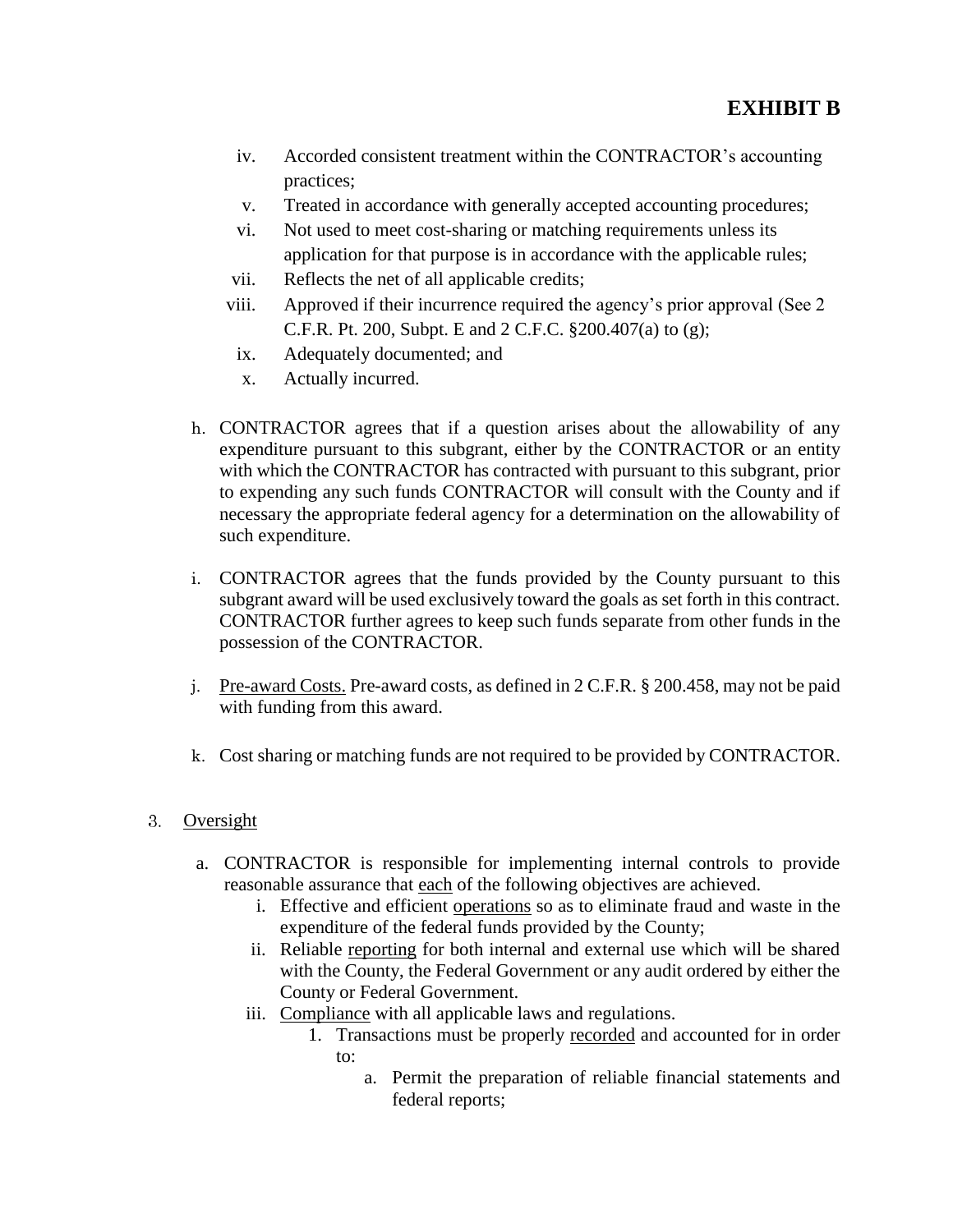- b. Maintain accountability over assets; and
- c. Demonstrate compliance with federal statutes, regulations, and the terms and conditions of the Coronavirus Local Fiscal Recovery Act.
- 2. In addition to properly recording all transactions, all transactions must be executed in compliance with:
	- a. Federal statutes, regulations, and the terms and conditions of the Coronavirus Local Fiscal Recovery Act that could have a direct and material effect on the grant; and
	- b. Any other federal or state statutes and regulations that are applicable.
- 3. Funds, property and other assets are safeguarded against loss from unauthorized use or disposition. CONTRACTOR guarantees it will have adequate security and accountability over all grant assets.
- b. CONTRACTOR's internal controls shall be in the form of a written policy which shall be provided to the County for its approval prior to the effective date of this agreement.
- c. CONTRACTOR's internal control policy will identify internal controls and strategies meant to prevent, detect and correct any fraud or compliance issues. CONTRACTOR is encouraged but not required to implement the Federal Government Accountability Office's "Seventeen Principles" found in the GAO's Green Book into its internal control policy.

#### 4. Reporting

- a. CONTRACTOR agrees to comply with any reporting obligations established by Treasury as they relate to this award. CONTRACTOR also agrees to comply with all reporting requirements of the County as detailed in Exhibit C.
- b. The County may request additional information from the CONTRACTOR, as needed, to meet any additional guidelines regarding the use of SLFRF funds that may be established by the US Treasury during the scope of this Agreement.
- c. CONTRACTOR agrees to provide the County with detailed and comprehensive list of all expenditures and backup documentation to support such expenditures. Such reports must include a statement signed by the CONTRACTOR, indicating that all expenditures therein comport with the guidelines of the Act as set for the by the US Treasury.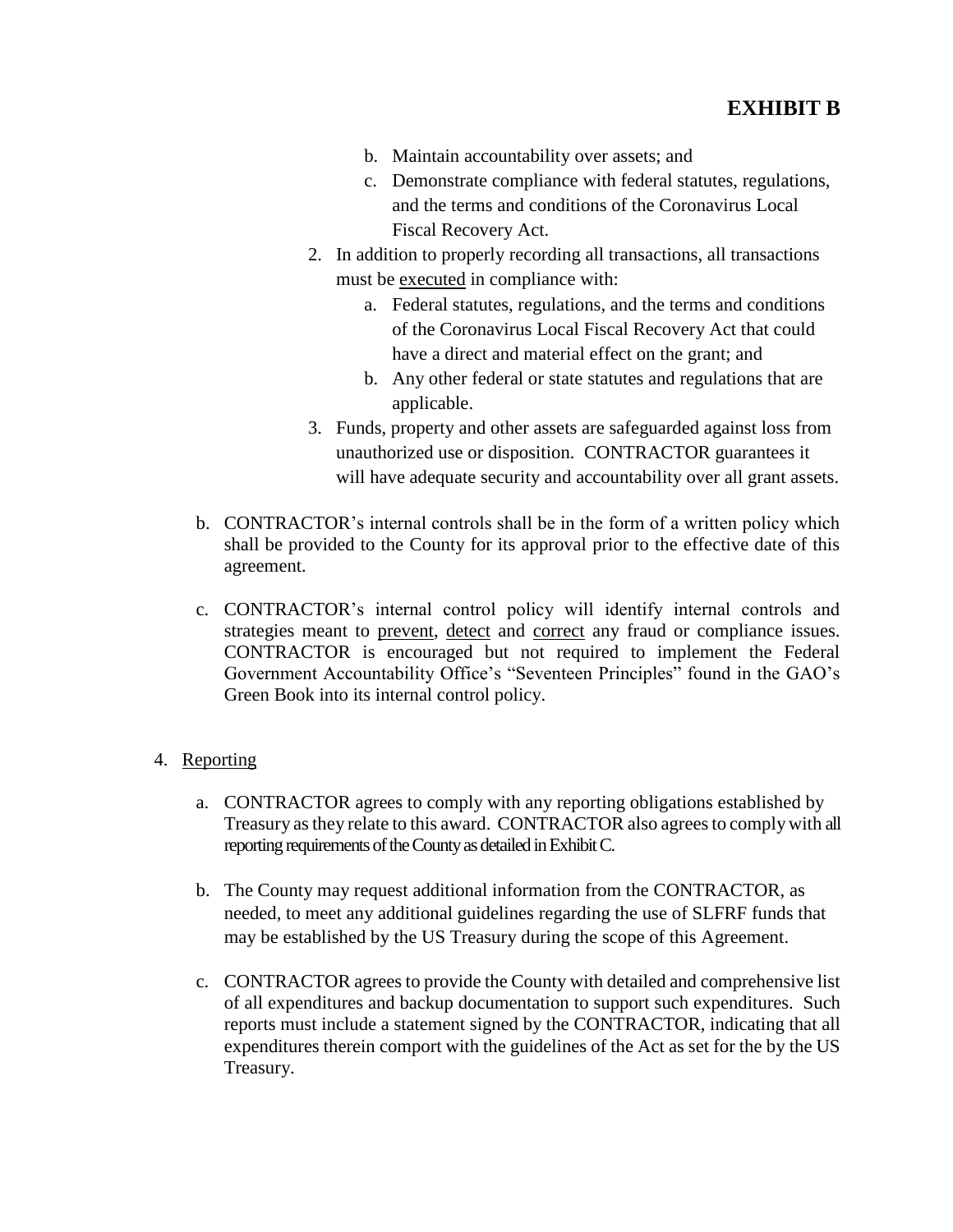- d. CONTRACTOR acknowledges that the County reporting obligations to the United States Treasury Department at regular intervals both during and subsequent to the effective term of this agreement. CONTRACTOR agrees to provide the information required by the County as detailed in Exhibit C and to furthermore provide such information on or before the required reporting dates as provided in Exhibit C.
- e. CONTRACTOR agrees that if it detects fraud, waste, unallowable expenditures or other actions contrary to federal or state laws and regulations or the terms of this contract it will immediately report such activity to the County's designated contact person no later than the next business day after such discovery.
- 5. Maintenance of and Access to Records
	- a. The CONTRACTOR shall maintain records, books, documents, and other materials relevant to its performance under this Agreement to evidence compliance with section 602(c), Treasury's regulations implementing that section, and guidance issued by Treasury regarding the foregoing as well as any other applicable Federal and State laws and regulations.
	- b. CONTRACTOR agrees the County, State of Ohio or Federal Government may inspect its financial and other records related to this subaward, in the possession of CONTRACTOR or any entity with which CONTRACTOR contracts with in relation to this subgrant, at any time with twenty-four (24) hours' notice. CONTRACTOR further agrees to provide any records to the County within fortyeight (48) hours of a written or oral request which the County requires for any reporting or oversight function.
	- c. CONTRACTOR agrees that if its total federal award exceeds seven hundred and fifty thousand dollars (\$750,000), inclusive of this subgrant award, during the County's calendar fiscal year, CONTRACTOR will cooperate fully with the County by providing the County any documentation or other information or assistance which the County requires to satisfy the Single Audit Act pursuant to 31 U.S.C.A. §7501 to 7507. CONTRACTOR agrees to comply with all requirements of the Single Audit Act.
	- d. If the contract is not subject to the Single Audit Act of 1996 CONTRACTOR agrees to cooperate fully with the County in any audit or other oversight activity ordered by the County. The County shall pay the costs of such audit or oversight activity and such activity will be conducted in accordance with Generally Accepted Government Auditing Standards (GAGAS) attestation standards and limited in scope to activities allowed or unallowed, allowable costs and cost principles, eligibility of expenditures and compliance with reporting requirements.